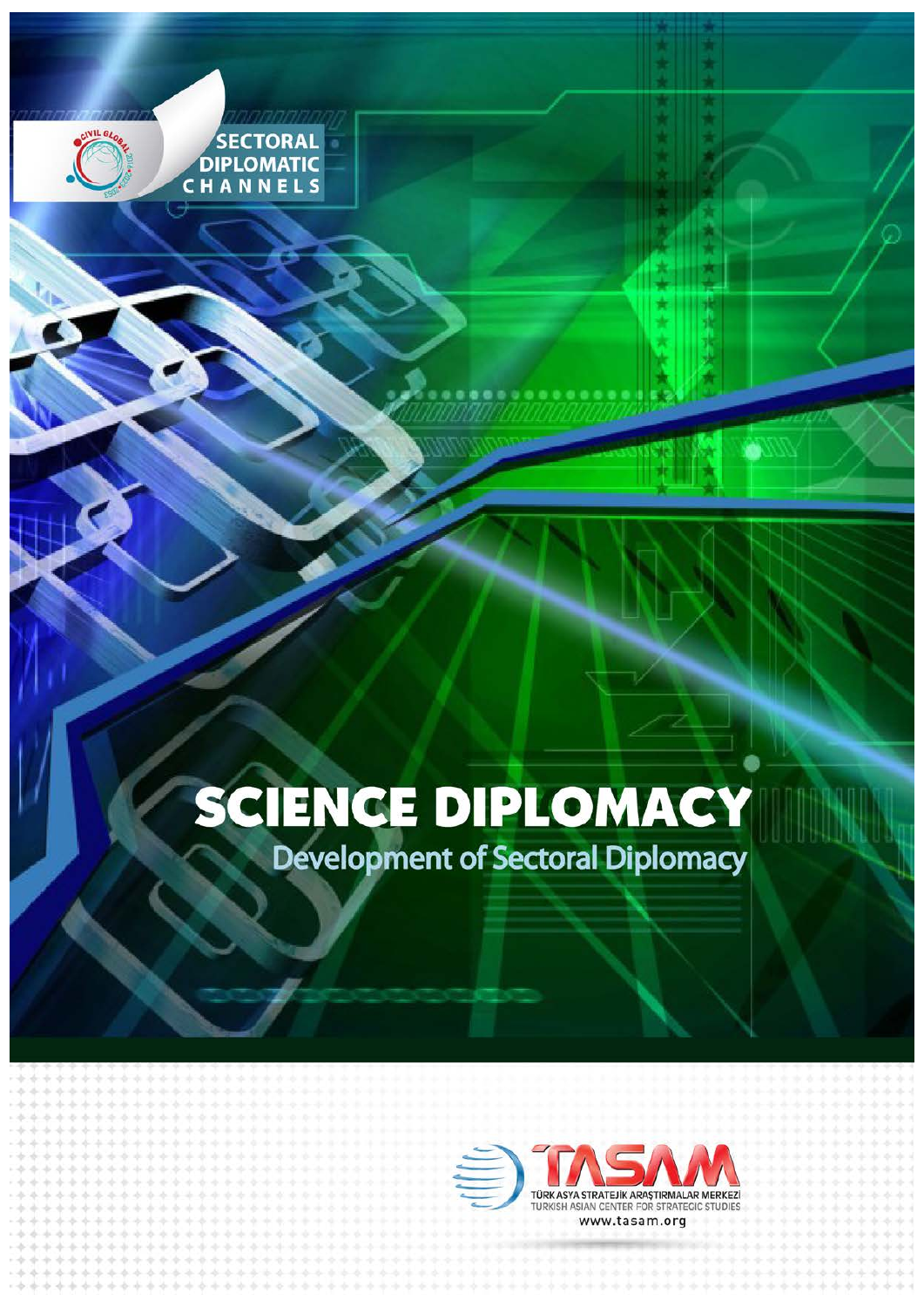



## **STRATEGIC VISION DOCUMENT**

# **SCIENCE DIPLOMACY**

## **"Development of Sectoral Diplomacy"**

Science diplomacy is not a new phenomenon. In the history, big states have showed a great effort to attract famous scientists of the era towards their own capitals; so they have provided a respect for their countries and have revived the scientific studies, there. However, science diplomacy has become more important than all in our era called as science era. Countries, who are active in regional and global levels, have been in search of using all the tools for protecting their benefits in the whole world. One of these most important tools is science diplomacy.

Countries, who were in search of traditional international relations, were evaluating science only as a superiority tool of competition in militarily, political and economic areas. But scientific activities have become an important factor of foreign policy in the recent periods, which the public diplomacy has gained the importance.

On the other hand, the representatives of science world that is acting especially in the Western democratic countries have been in search of benefiting from diplomatic channels more for carrying scientific activities to the higher level in the global level. These new tendencies in the area of diplomacy and science have caused the concept of science diplomacy to gain importance.

Science diplomacy has been serving to the aims such as to provide scientific advisory for activating the targets of foreign policy (science in diplomacy), to facilitate the international scientific cooperation (diplomacy for science) and to develop relations among the countries with scientific cooperation (science for diplomacy).

Scientists can ignore the determinants to take and apply shaky decisions by scientific, historical and statistical studies and direct them to more realistic targets. The usage of diplomacy with the scientific aims provides the establishment of international scientific and technological cooperation channels in the more easily shape. Also the usage of scientific activities with the diplomatic aims increase the reputation and population of a country by the interlocutor public opinions.

Scientific diplomacy is maintained with several tools. Scientific cooperation agreements, the establishment of common universities and institutes, education scholarships, science camps, museums, exhibitions and festivals have been some of these tools. And there is a requirement of scientific diplomacy strategy, which has been certainly defined of its steps, interlocutors, privileges and application areas, for an effective usage of these tools.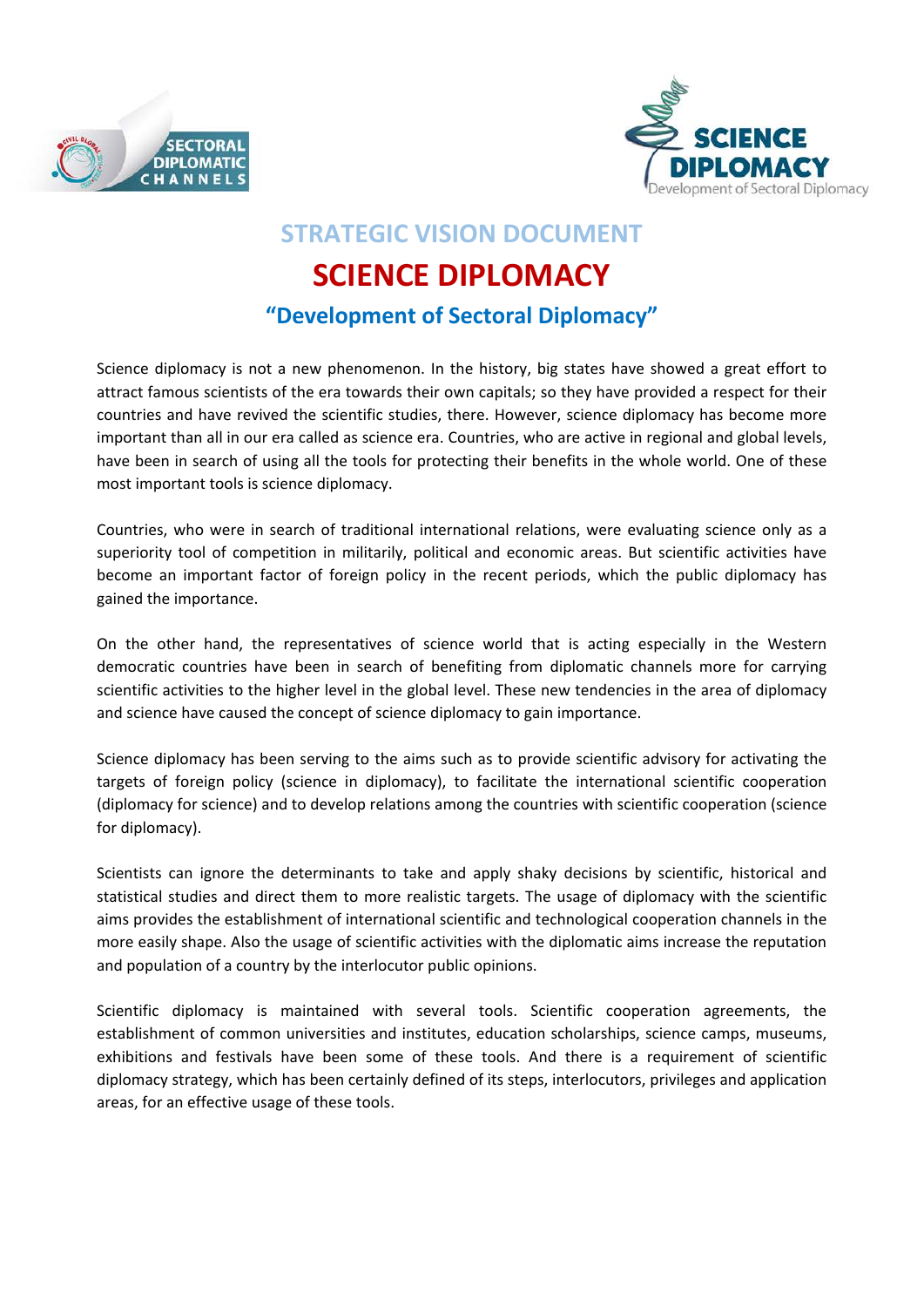



Science diplomacy can use science and scientific cooperation by the aim of developing international prosperity. It brings scientists, diplomats and determinants all together in the base of knowledge sharing and cooperation. Also it has a function as a catalyzer for developing the relations in the limited or blocked points of official relations.

Science diplomacy contributes to develop relations by increasing civil society interaction by the partnership in science and technology among the communities whose official relations have been limited. Also the increase of international scientific cooperation can bring the bigger economical wealth. There is a requirement of new technologies and new markets for increasing the employment, establishing new industries, regaining the trust of consumers and investors.

Sustainable international partnerships give opportunity to access the studies, which give competition superiority to the national companies, and have knowledge about the whole world besides to provide maximum profit from the limited resources. Here, one of the most basic tools is science diplomacy.

Science diplomacy has two aspects. First transform scientists into the science diplomats. Second establishes adherence or mutual adherence among the countries by technology transfers, and provides great advantages to the country that produces science and technology. Such that, countries who have scientific and technological superiority can access a crushing superiority over the others if they use scientific diplomacy consciously and when the political, geopolitical conditions have been convenient. So, studies that will be done in the area of science diplomacy shouldn't be seen only as a tool of increasing the activity in other countries. The studies of scientific diplomacy give also the hints of following the global policies of strong countries correctly.

In the frame of the approach of public diplomacy, science diplomacy has a special place. The interaction among the scientists and science communities creates several opportunities by the public opinions of interlocutor countries and can build a capacity of changing the nature of relations among the countries into the peaceful direction. However, the biggest risk in scientific diplomacy is the politicization of science as the necessity of diplomacy nature. Scientific savings shouldn't be sacrificed just because of the short term political targets. So, the precautions should be carefully applied for ignoring the politicization of science. Otherwise, all institutional existence of the country will be exposed to the loss of prestige and effect in long term besides the scientific diplomacy.

It is supposed to adopt scientists abroad; to ameliorate the conditions more for making more fertilized scientific studies both in our country and abroad; to direct studies done abroad for the benefit of the country instead of intense activities for attracting doyen academicians abroad to our country; to provide unity and coordination for developing science diplomacy. As for that, it is supposed to strengthen the units who coordinate the whole activities of scientific diplomacy in other areas such as technology and education in the Ministry of Foreign Affairs; and to increase the amount of qualified personnel both in our country and abroad.